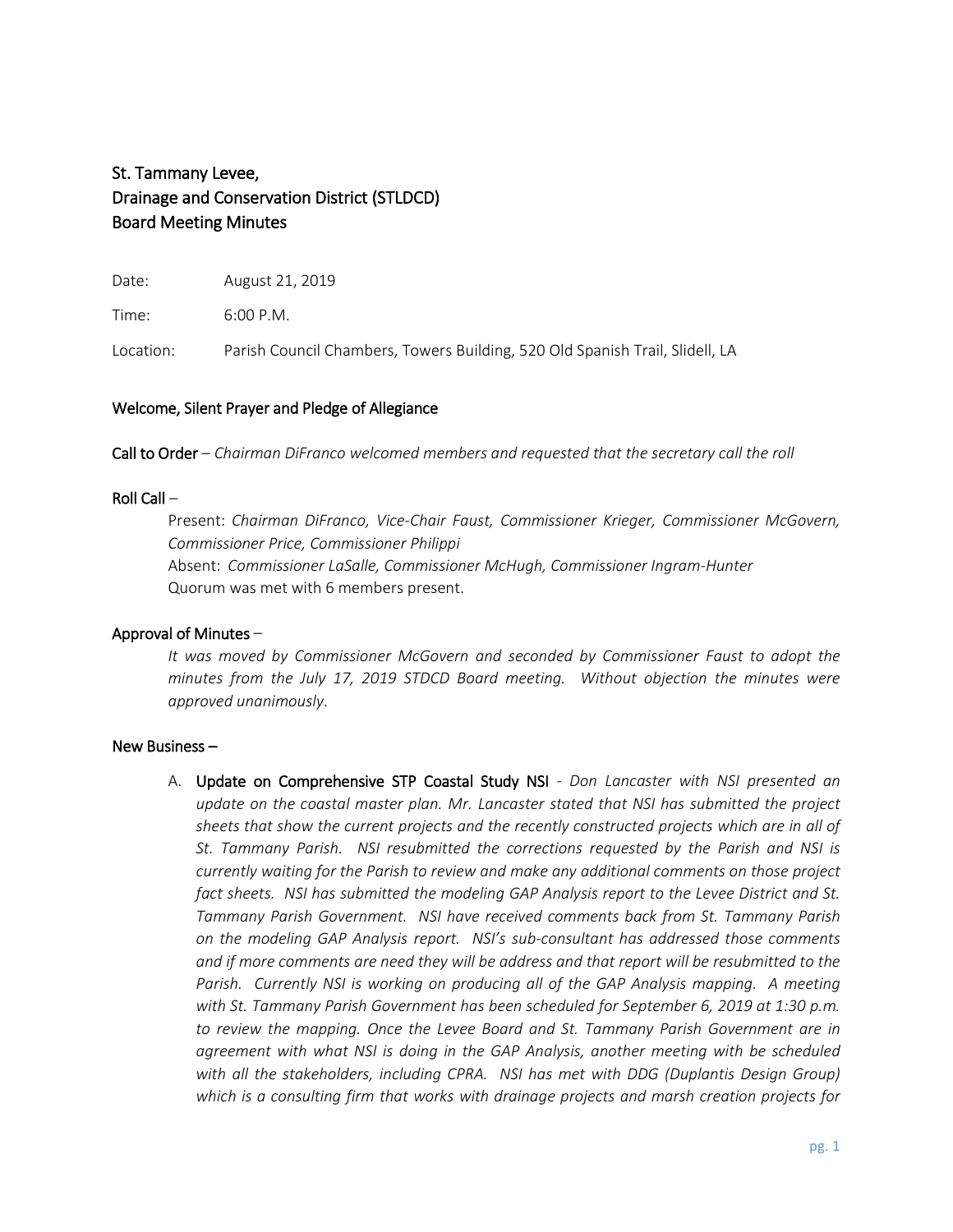*St. Tammany Parish Government. NSI has received updated information regarding drainage improvements and marsh creation projects within St. Tammany Parish. The executive committee will be at the meeting with the Parish on September 6, 2019. Vice-Chairman asked Mr. Lancaster if the Parish would have the ability to have a yea or nay on preceding of projects as a whole. Mr. Lancaster responded that NSI has not gotten to the point to recommend project alternatives to either the Board or to the Parish. Mr. Lancaster, also stated that as NSI completes the GAP Analysis that is when they will begin recommending projects and there will be suggesting projects as a result of the GAP. There has been no discussions as to how that vetting process will take place. Mr. Daniel Bobeck with LHJ (Linfield, Hunter & Junis, Inc.) confirmed receipt of that portion of Task II of the modeling GAP Analysis and they are currently reviewing that data.*

B. Update on storm surge modeling for East STP – *Chairman DiFranco recognized Vice-Chairman Faust to open the discussion for the update. Vice-Chairman Faust asked Mr. Don Lancaster*  with NSI to come back up to the podium to discuss the progress meeting with the Levee Board, *NSI, CPRA and St. Tammany Parish Government. Vice-Chairman Faust informed the members what was discussed at the meeting. Commissioner Faust specifically raised the question as to who was going to generate the model since it was deferred to the Parish. Commissioner Faust's stated that "unfortunately, it will fall in the Parish's hands and he does not want to see an answer from the Parish that it is cost prohibited or that they just don't want to do it". Mr. Lancaster reminded the Board, that this was brought up at the meeting attended by Commissioner Faust the desire by the Levee District to model the No Levee conditions. Mr. Lancaster stated that NSI would need from the Parish a 'scope of work' request to do that modeling and NSI would also have to give the Parish a fee to do that 'scope of work'. Mr. Lancaster also stated that NSI would need to address the gaps in the model before they did the modeling. Chairman DiFranco also stated that, there is a gap in that area and CPRA has looked at some alternatives/options for that area, "When we get to the point of selecting projects to go to feasibility, we will have to have that model". Chairman DiFranco reminded members that the Levee District can vote and pass a resolution asking the Parish to request NSI provide a 'scope of work' the "No-Levee" model. Commissioner Faust mentioned that he has been holding off on requesting a resolution until he knows the position of the Parish.*

## C. Treasurer's Report –

*Commissioner Krieger reported that the July 31, 2019 reflected \$49,999.50. There are two outstanding checks which are reflected on the balance sheet provided to each member. The first outstanding check in the amount of \$3,120.00 is to LHJ (Linfield, Hunter & Junis, Inc.) and the second outstanding check in the amount of \$450.00 is to Duplantier, Hrapmann, Hogan and Maher LLP. With no questions, a motion to accept the Treasurer's report was made by Commissioner McGovern, seconded by Commissioner Faust, without objection the motion carried.*

#### September Meeting Date Announcement –